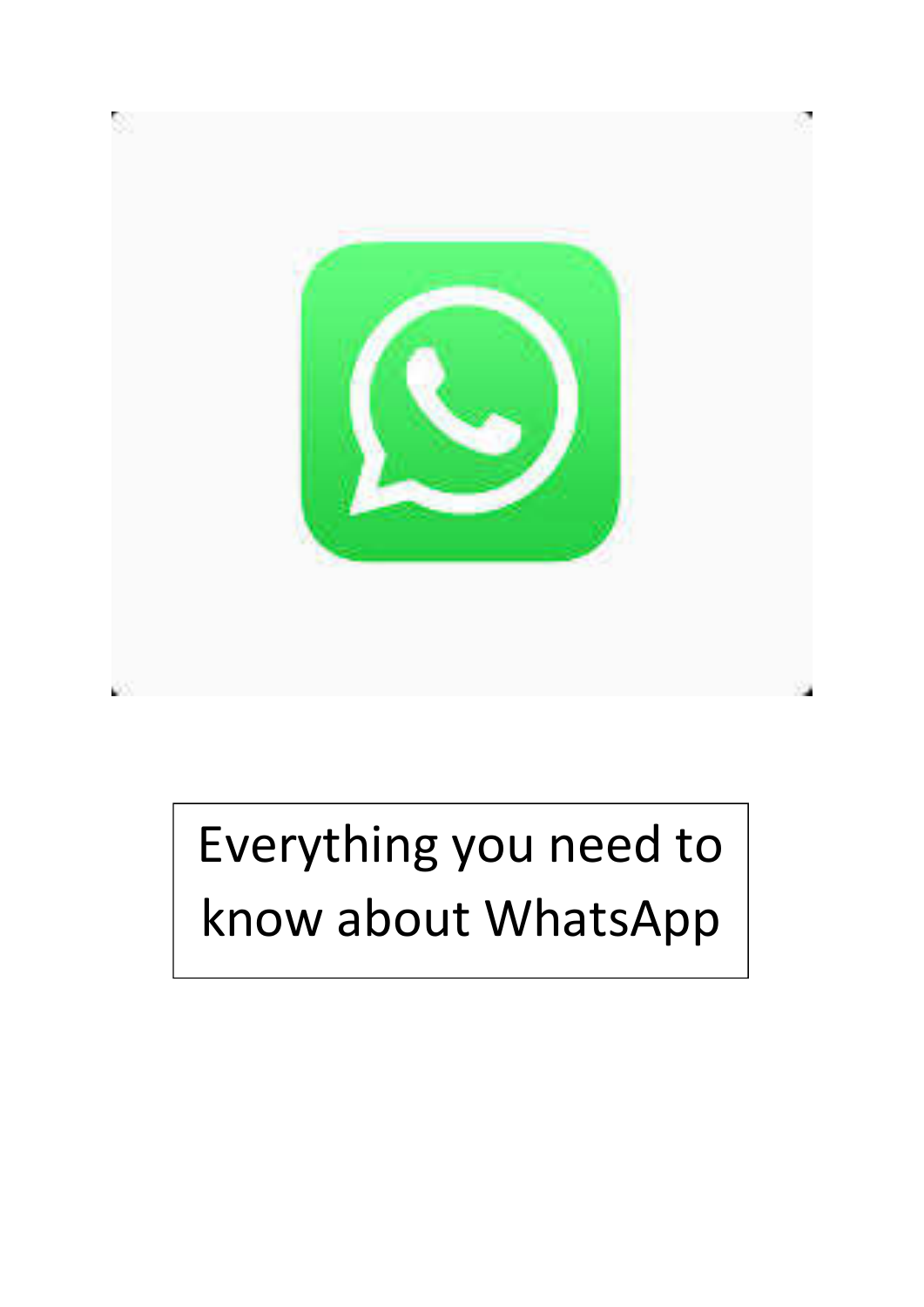#### What is WhatsApp ?

WhatsApp is a mobile messaging app which lets you send and receive messages using your phone contacts without having to pay text message fees.

When a message is sent, WhatsApp sends a 'read receipt' to the sender so they can see if the message has been delivered and whether the person you are sending it too has watched the video or looked at the photo you attached.

# What do the ticks next to WhatsApp messages mean?

- Grey tick: Message has been sent
- Two grey ticks: Message has been delivered
- Two blue ticks: Message has been read

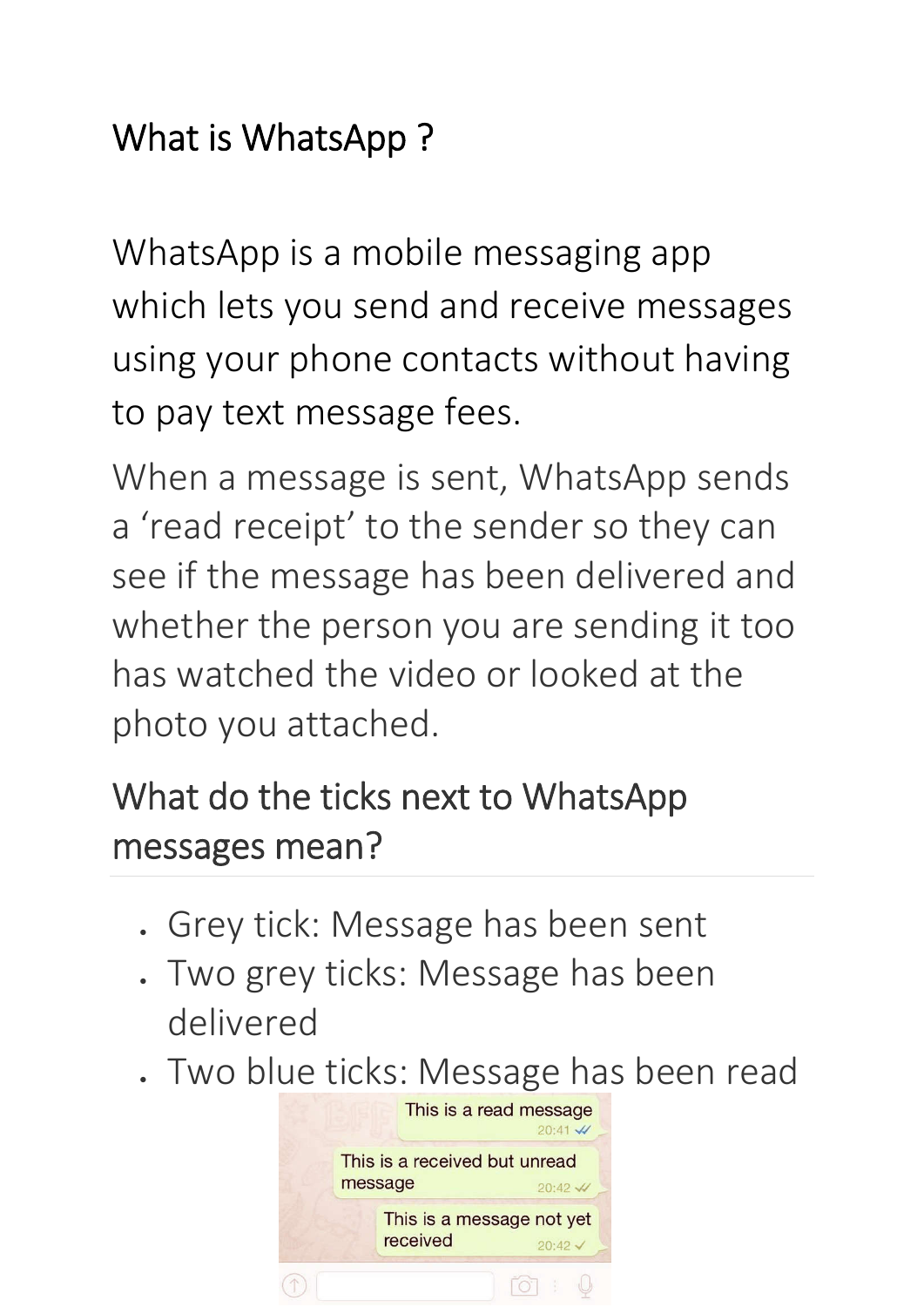How do I get contacts ?

When you open WhatsApp on your phone, you can go to the **Contacts** section and add people.

You can also create Groups which you invite people to join, and be invited to a group.

By default, WhatsApp shows people the last time you used your WhatsApp account and whether your online right now.

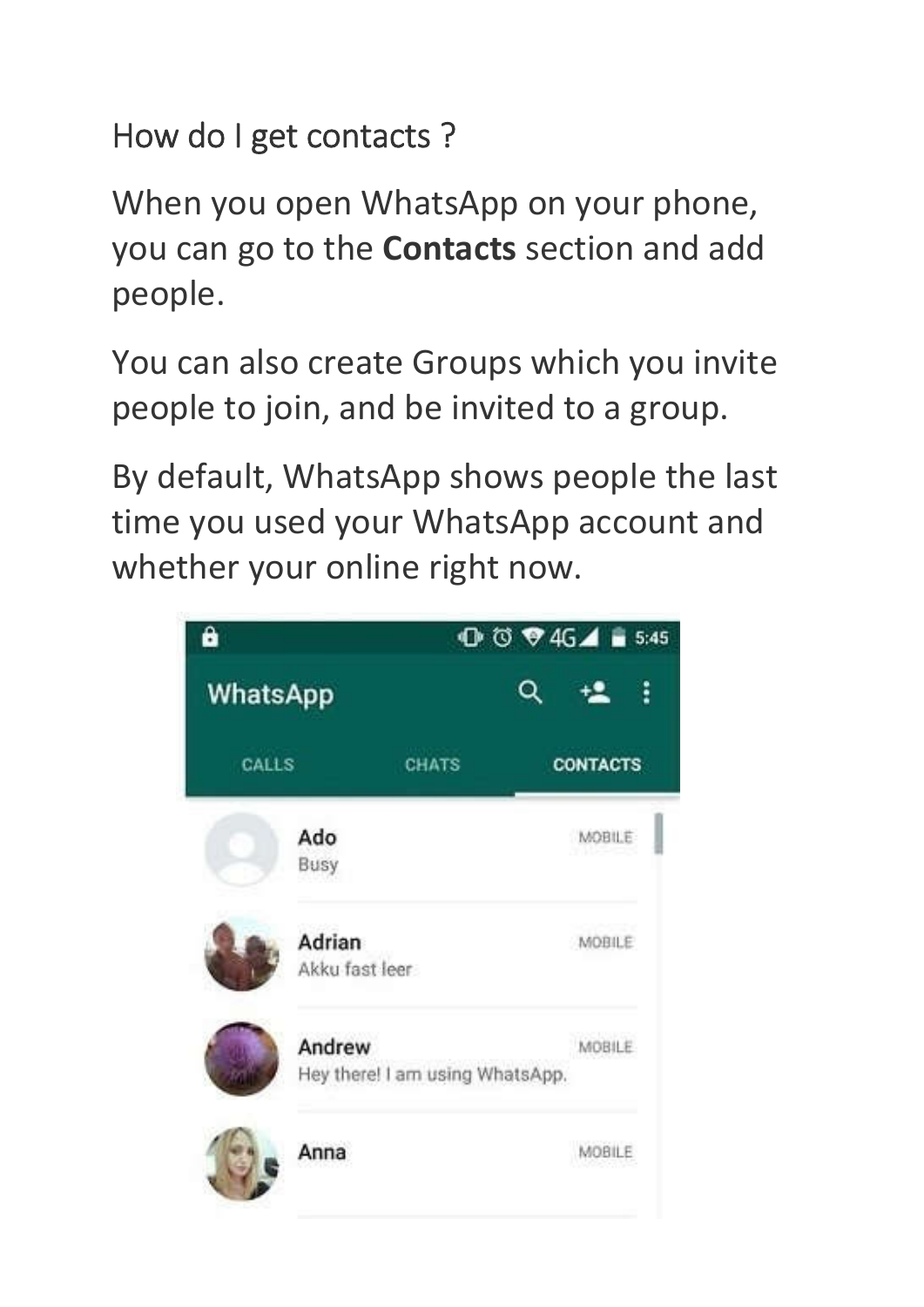#### What is group chat ?

WhatsApp also contains a group chat function. The feature lets users chat with up to 100 people in one conversation stream. Each group is set up by one contact who becomes the group admin – they're the only user who can add or remove participants and change/add new group admins.

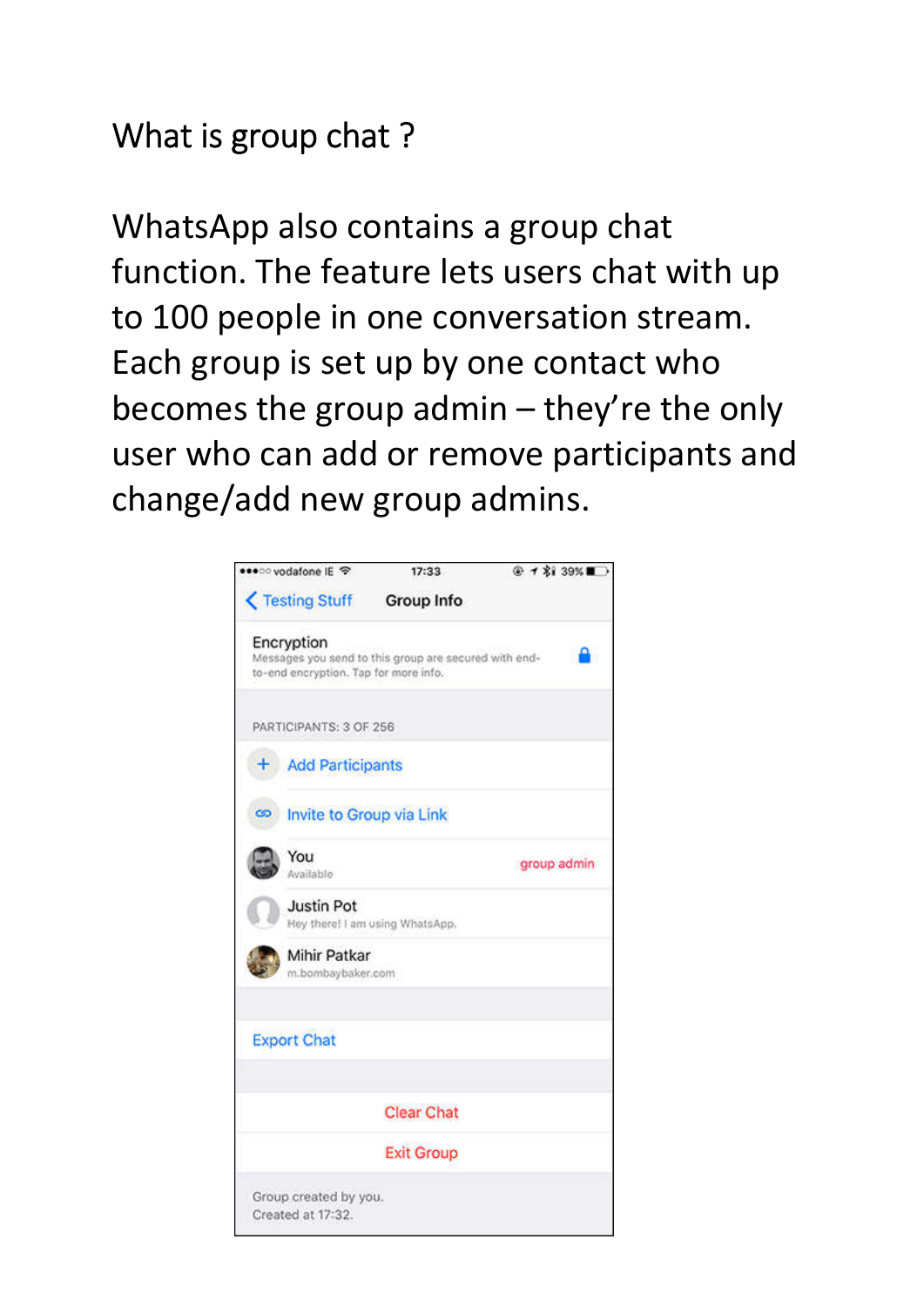# **How to block people**

There is no direct way to report a user, or specific abuse, other than to block them from sending you further messages. To do this, tap:

# Settings > Account > Privacy > Blocked **Contacts**

WhatsApp messages sent by a blocked contact will not show up on your phone and will never be delivered to them. The 'last seen' status information and profile picture will no longer be visible to blocked contacts.

To permanently delete a contact in WhatsApp, you will need to delete them from your phone's list of contacts.



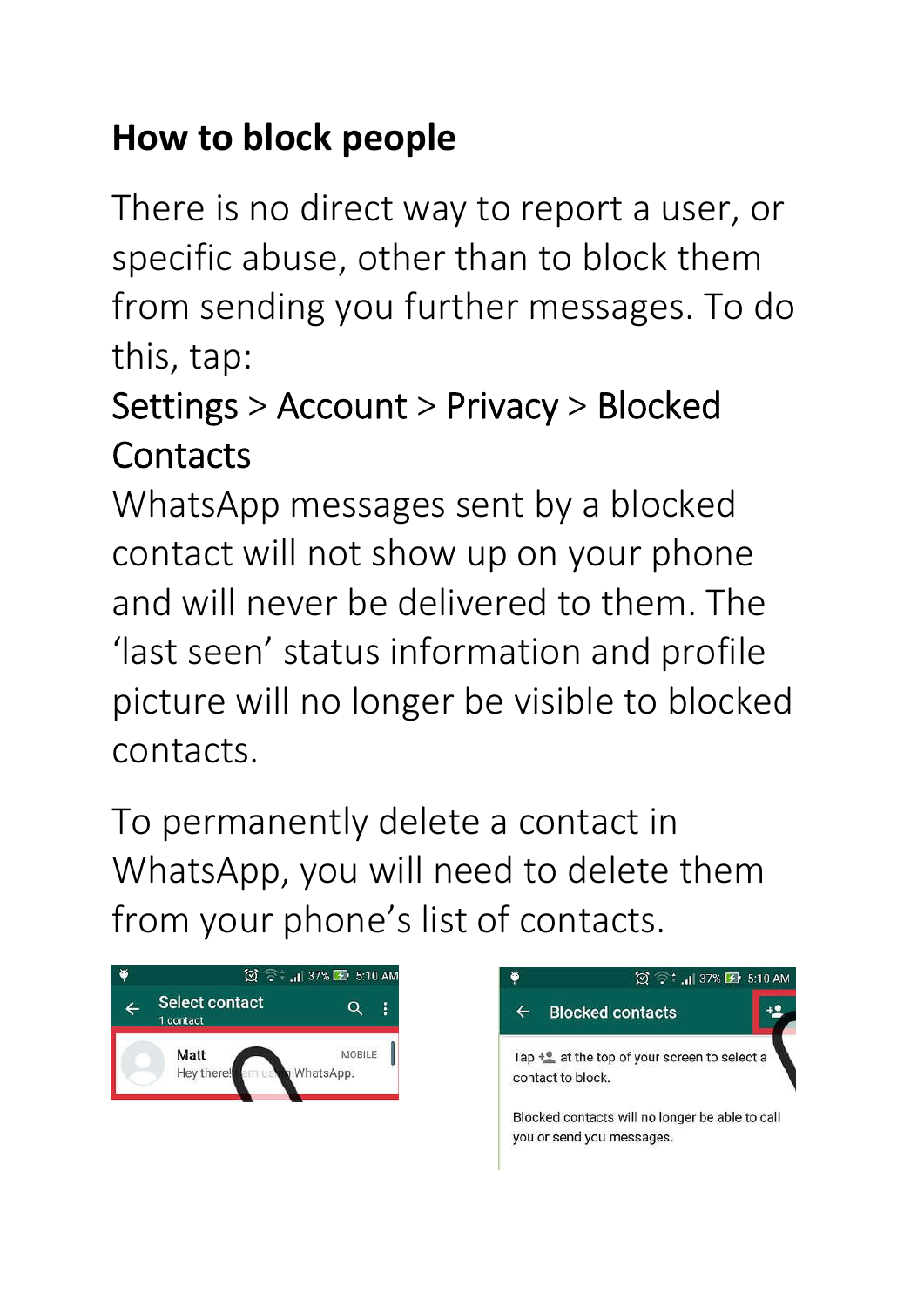## **Problems with group chat**

Group conversations usually take place between friends. But sometimes, users can be added to a group where they don't know everyone else. Even if the other people in the group aren't contacts, they will still be able to see messages you post in the group, and you will be able to see theirs. Likewise, if they're added to a group with someone they've blocked, the blocked person will be able to contact them there.

Therefore, it's possible they could see or be contacted by someone they don't know and could be vulnerable to content posted by this person.

Although you cannot control who adds them to a group chat, you can always control your own messages within it  $-$  they can leave whenever they want to.